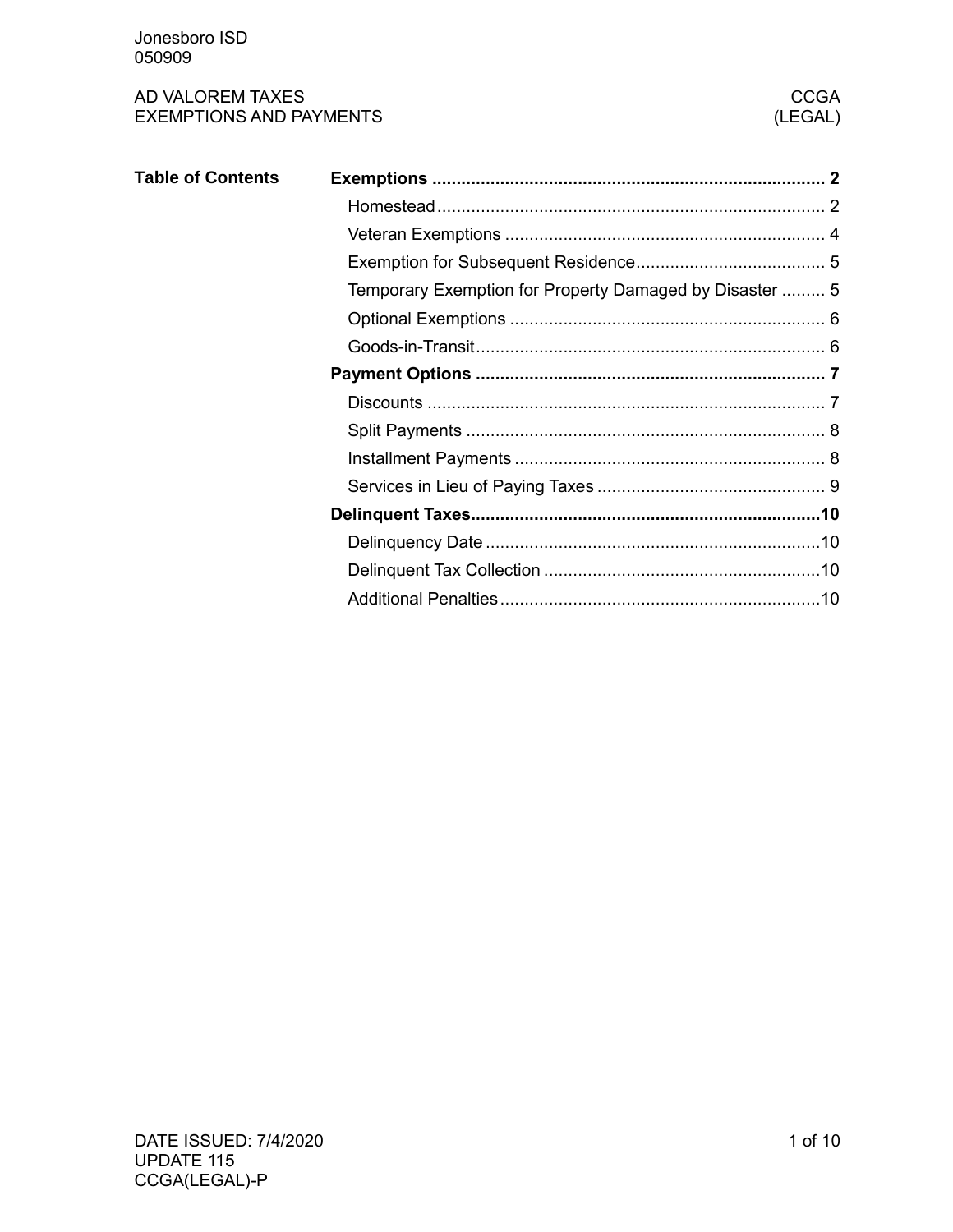<span id="page-1-1"></span><span id="page-1-0"></span>

|                                           | Note:                                                                                                                                                                                                                                                                                               | For more information on property tax exemptions, see<br>the Texas Comptroller's Property Tax Exemptions <sup>1</sup> web-<br>site.                                                                                                                                                                                                                                                                                                                                                                                                                                                                                                                                                                                                                                                                              |  |
|-------------------------------------------|-----------------------------------------------------------------------------------------------------------------------------------------------------------------------------------------------------------------------------------------------------------------------------------------------------|-----------------------------------------------------------------------------------------------------------------------------------------------------------------------------------------------------------------------------------------------------------------------------------------------------------------------------------------------------------------------------------------------------------------------------------------------------------------------------------------------------------------------------------------------------------------------------------------------------------------------------------------------------------------------------------------------------------------------------------------------------------------------------------------------------------------|--|
| <b>Exemptions</b>                         |                                                                                                                                                                                                                                                                                                     | An adult is entitled to exemption from taxation by a district of<br>\$25,000 of the appraised value of the adult's residence home-                                                                                                                                                                                                                                                                                                                                                                                                                                                                                                                                                                                                                                                                              |  |
| Homestead<br>Mandatory                    | stead, as defined by Tax Code 11.13(j), except that only \$5,000 of<br>the exemption applies to an entity operating under former Educa-<br>tion Code Chapters 17, 18, 25, 26, 27, or 28, as those chapters ex-<br>isted on May 1, 1995, as permitted by Education Code 11.301. Tax<br>Code 11.13(b) |                                                                                                                                                                                                                                                                                                                                                                                                                                                                                                                                                                                                                                                                                                                                                                                                                 |  |
| Persons 65 or<br><b>Older or Disabled</b> |                                                                                                                                                                                                                                                                                                     | In addition to the mandatory exemption above, an adult who is dis-<br>abled, as defined by Tax Code $11.13(m)(1)$ , or 65 or older is enti-<br>tled to an exemption of \$10,000 of the appraised value of the indi-<br>vidual's residence homestead. Tax Code 11.13(c)                                                                                                                                                                                                                                                                                                                                                                                                                                                                                                                                          |  |
| <b>Tax Limitation</b>                     |                                                                                                                                                                                                                                                                                                     | A district may not increase the total annual amount of ad valorem<br>tax it imposes on the residence homestead of an individual 65<br>years of age or older, or on the residence homestead of an individ-<br>ual who is disabled, above the amount of the tax it imposed in the<br>first tax year in which the individual qualified that residence home-<br>stead for an applicable exemption. Tax Code 11.26(a)                                                                                                                                                                                                                                                                                                                                                                                                |  |
| Improvements                              |                                                                                                                                                                                                                                                                                                     | If an individual subject to a tax limitation makes improvements to<br>the individual's residence homestead, other than improvements re-<br>quired to comply with governmental requirements or repairs, the<br>district may increase the tax on the homestead in the first year the<br>value of the homestead is increased on the appraisal roll because<br>of the enhancement of value by the improvements. A limitation then<br>applies to the increased amount of tax until more improvements, if<br>any, are made. Tax Code 11.26(b)                                                                                                                                                                                                                                                                         |  |
| Exception                                 |                                                                                                                                                                                                                                                                                                     | An improvement to property that would otherwise constitute an im-<br>provement discussed above is not treated as an improvement if it<br>is a replacement structure for a structure that was rendered unin-<br>habitable or unusable by a casualty or by wind or water damage.<br>For purposes of appraising the property in the tax year in which the<br>structure would have constituted an improvement, the replacement<br>structure is considered to be an improvement only if the square<br>footage of the replacement structure exceeds that of the replaced<br>structure as that structure existed before the casualty or damage<br>occurred or the exterior of the replacement structure is of higher<br>quality construction and composition than that of the replaced<br>structure. Tax Code 11.26(o) |  |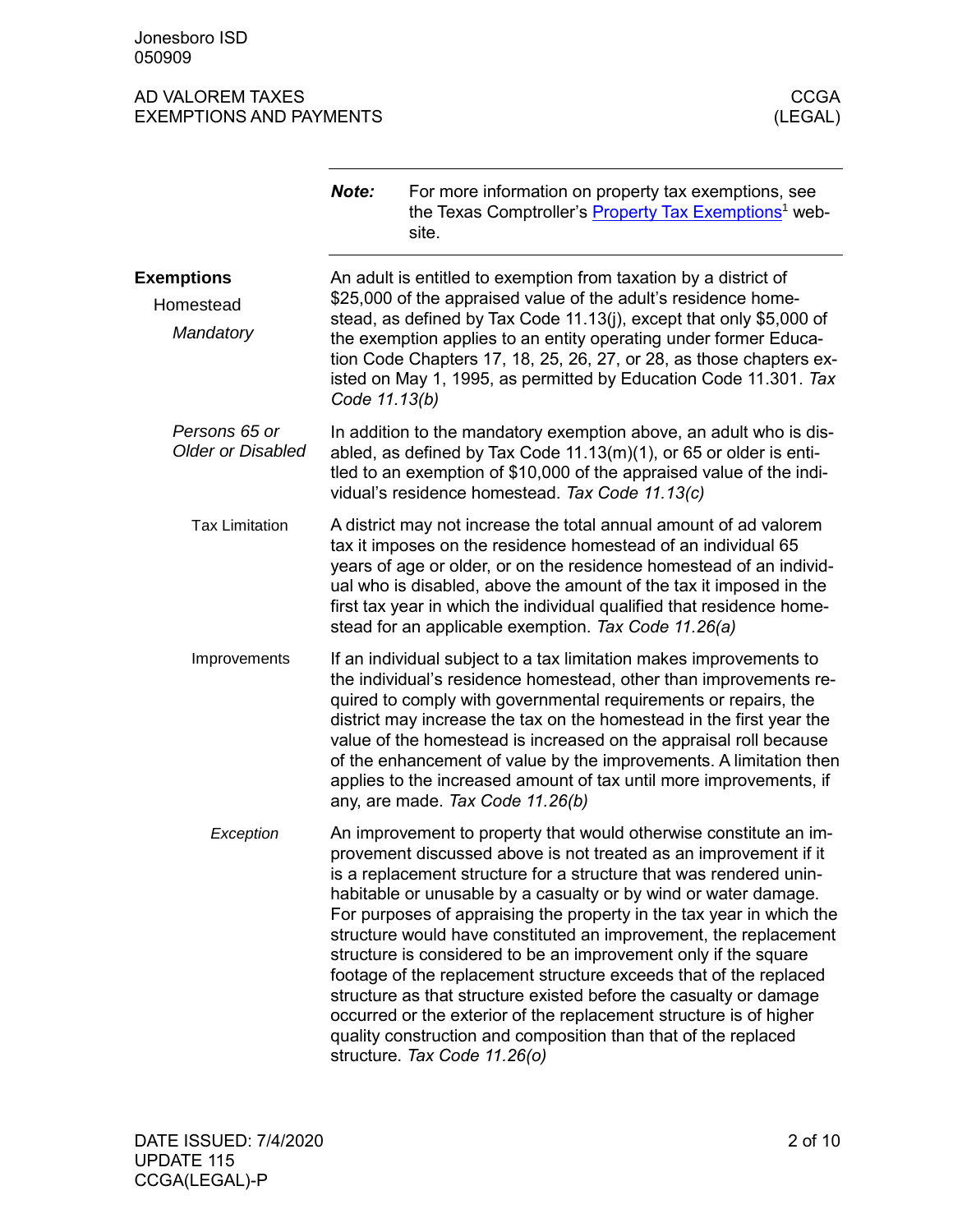| Jonesboro ISD<br>050909                            |                                                                                                                                                                                                                                                                                                                                                                                                                                                                                                                                                                                                                                                                                |                        |
|----------------------------------------------------|--------------------------------------------------------------------------------------------------------------------------------------------------------------------------------------------------------------------------------------------------------------------------------------------------------------------------------------------------------------------------------------------------------------------------------------------------------------------------------------------------------------------------------------------------------------------------------------------------------------------------------------------------------------------------------|------------------------|
| AD VALOREM TAXES<br><b>EXEMPTIONS AND PAYMENTS</b> |                                                                                                                                                                                                                                                                                                                                                                                                                                                                                                                                                                                                                                                                                | <b>CCGA</b><br>(LEGAL) |
| Portability of Tax<br>Limitation                   | If an individual who receives a tax limitation, including a surviving<br>spouse, discussed below, subsequently qualifies a different resi-<br>dence homestead for the same exemption, a district may not im-<br>pose ad valorem taxes on the subsequently qualified homestead in<br>a year in an amount that exceeds the amount of taxes calculated in<br>accordance with Tax Code 11.26(g). Tax Code $11.26(g)$                                                                                                                                                                                                                                                               |                        |
| Surviving<br>Spouse                                | If an individual who qualifies for the exemption at Persons 65 or<br>Older or Disabled, above, dies, the surviving spouse of the individ-<br>ual is entitled to the limitation applicable to the residence home-<br>stead of the individual if the surviving spouse is 55 years of age or<br>older when the individual dies, and the residence homestead of the<br>individual is the residence homestead of the surviving spouse on<br>the date that the individual dies and remains the residence home-<br>stead of the surviving spouse. Tax Code 11.26(i)                                                                                                                   |                        |
| <b>Local Options</b><br>All Taxpayers              | In addition to other exemptions in Tax Code 11.13, an individual is<br>entitled to an exemption from taxation by a district of a percentage<br>of the appraised value of the individual's residence homestead if<br>the exemption is adopted by the board before July 1 in the manner<br>provided by law for official action by the board. If the percentage<br>set by the district produces an exemption in a tax year of less than<br>\$5,000 when applied to a particular residence homestead, the indi-<br>vidual is entitled to an exemption of \$5,000 of the appraised value.<br>The percentage adopted by the district may not exceed 20 percent.<br>Tax Code 11.13(n) |                        |
| Disabled or 65<br>or Older                         | An individual who is disabled or 65 or older is entitled to an exemp-<br>tion from taxation by a district of a portion of the appraised value of<br>the individual's residence homestead if the exemption is adopted<br>either by the board or by a favorable vote of a majority of the quali-<br>fied voters of the district at an election called by the board, and the<br>board shall call the election on the petition of at least 20 percent of<br>the number of qualified voters who voted in the preceding election<br>of the district.                                                                                                                                 |                        |
| Amount                                             | The amount of an exemption adopted as provided at Disabled or<br>65 or Older is \$3,000 of the appraised value of the residence<br>homestead unless a larger amount is specified by the board if the<br>board authorizes the exemption or the petition for the election if the<br>exemption is authorized through an election. Once authorized, an<br>exemption adopted may be repealed or decreased or increased in<br>amount by the board or by the petition and election procedure. In<br>the case of a decrease, the amount of the exemption may not be<br>reduced to less than \$3,000 of the market value.                                                               |                        |

*Tax Code 11.13(d)–(f)*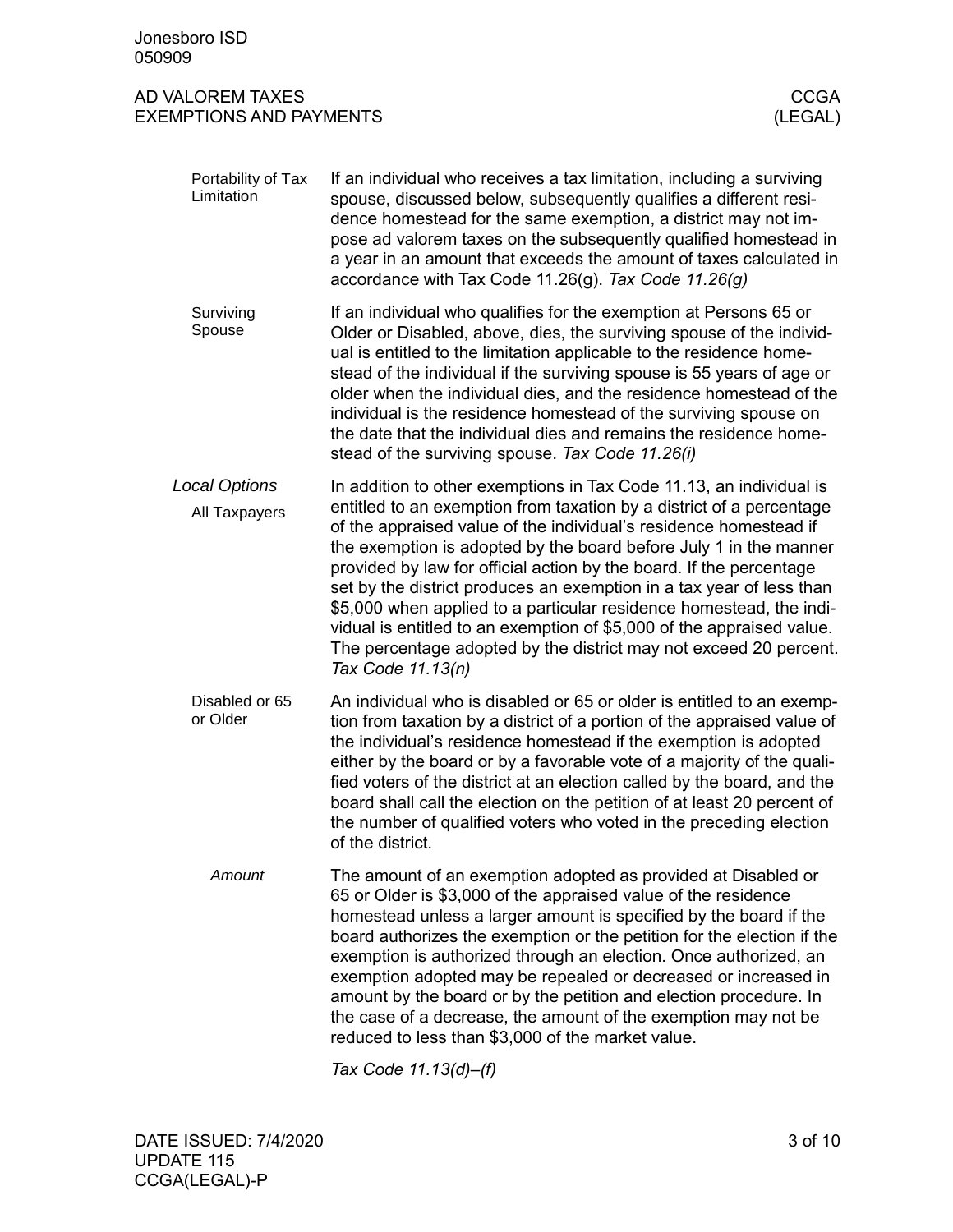<span id="page-3-0"></span>

|                                                             | Continuation of<br><b>Exemption during</b><br>Construction |                                                                                                                                                                                                                                                                                                                                                                                                  | If a qualified residential structure for which the owner receives a<br>homestead exemption under Tax Code 11.13 is rendered uninhab-<br>itable or unusable by a casualty or by wind or water damage, the<br>owner may continue to receive the exemption for the structure and<br>the land and improvements used in the residential occupancy of<br>the structure while the owner constructs a replacement qualified<br>residential structure on the land in accordance with Tax Code<br>11.135. Tax Code 11.135(a), .26(n); 34 TAC 9.416                                                                                                                                                                                                           |  |  |
|-------------------------------------------------------------|------------------------------------------------------------|--------------------------------------------------------------------------------------------------------------------------------------------------------------------------------------------------------------------------------------------------------------------------------------------------------------------------------------------------------------------------------------------------|----------------------------------------------------------------------------------------------------------------------------------------------------------------------------------------------------------------------------------------------------------------------------------------------------------------------------------------------------------------------------------------------------------------------------------------------------------------------------------------------------------------------------------------------------------------------------------------------------------------------------------------------------------------------------------------------------------------------------------------------------|--|--|
|                                                             | <b>Surviving Spouse</b><br>of First<br>Responder           |                                                                                                                                                                                                                                                                                                                                                                                                  | The surviving spouse of a first responder who is killed or fatally in-<br>jured in the line of duty is entitled to an exemption from taxation of<br>the total appraised value of the surviving spouse's residence<br>homestead if the surviving spouse is an eligible survivor for pur-<br>poses of Government Code Chapter 615 as determined by the Em-<br>ployees Retirement System of Texas and has not remarried since<br>the first responder's death. Tax Code 11.134                                                                                                                                                                                                                                                                         |  |  |
| <b>Veteran Exemptions</b><br>100 Percent<br><b>Disabled</b> |                                                            | A disabled veteran who receives from the U.S. Department of Vet-<br>erans Affairs or its successor 100 percent disability compensation<br>due to a service-connected disability and a rating of 100 percent<br>disabled or of individual unemployability is entitled to an exemption<br>from taxation of the total appraised value of the veteran's resi-<br>dence homestead. Tax Code 11.131(b) |                                                                                                                                                                                                                                                                                                                                                                                                                                                                                                                                                                                                                                                                                                                                                    |  |  |
|                                                             | <b>Partially Disabled</b><br>with Donated<br>Residence     |                                                                                                                                                                                                                                                                                                                                                                                                  | A disabled veteran who has a disability rating of less than 100 per-<br>cent is entitled to an exemption from taxation of a percentage of<br>the appraised value of the disabled veteran's residence homestead<br>equal to the disabled veteran's disability rating if the residence<br>homestead was donated to the disabled veteran by a charitable or-<br>ganization at no cost to the disabled veteran, or at some cost to the<br>disabled veteran in the form of a cash payment, a mortgage, or<br>both in an aggregate amount that is not more than 50 percent of<br>the good faith estimate of the market value of the residence home-<br>stead made by the charitable organization as of the date of the do-<br>nation. Tax Code 11.132(b) |  |  |
| <b>Surviving Spouse</b><br>of Veteran                       |                                                            | The surviving spouse of a disabled veteran, as defined by Tax<br>Code 11.22(h)(3), is entitled to the same exemption from taxation<br>of the same property to which the disabled veteran's exemption ap-<br>plied or would have applied if it had been in effect on the date of<br>death if:                                                                                                     |                                                                                                                                                                                                                                                                                                                                                                                                                                                                                                                                                                                                                                                                                                                                                    |  |  |
|                                                             |                                                            | 1.                                                                                                                                                                                                                                                                                                                                                                                               | The surviving spouse has not remarried since the death of the<br>disabled veteran; and                                                                                                                                                                                                                                                                                                                                                                                                                                                                                                                                                                                                                                                             |  |  |
|                                                             |                                                            | 2.                                                                                                                                                                                                                                                                                                                                                                                               | The property was the residence homestead of the surviving<br>spouse when the disabled veteran died and remains the resi-<br>dence homestead of the surviving spouse.                                                                                                                                                                                                                                                                                                                                                                                                                                                                                                                                                                               |  |  |
|                                                             |                                                            |                                                                                                                                                                                                                                                                                                                                                                                                  | Tax Code 11.131, .132                                                                                                                                                                                                                                                                                                                                                                                                                                                                                                                                                                                                                                                                                                                              |  |  |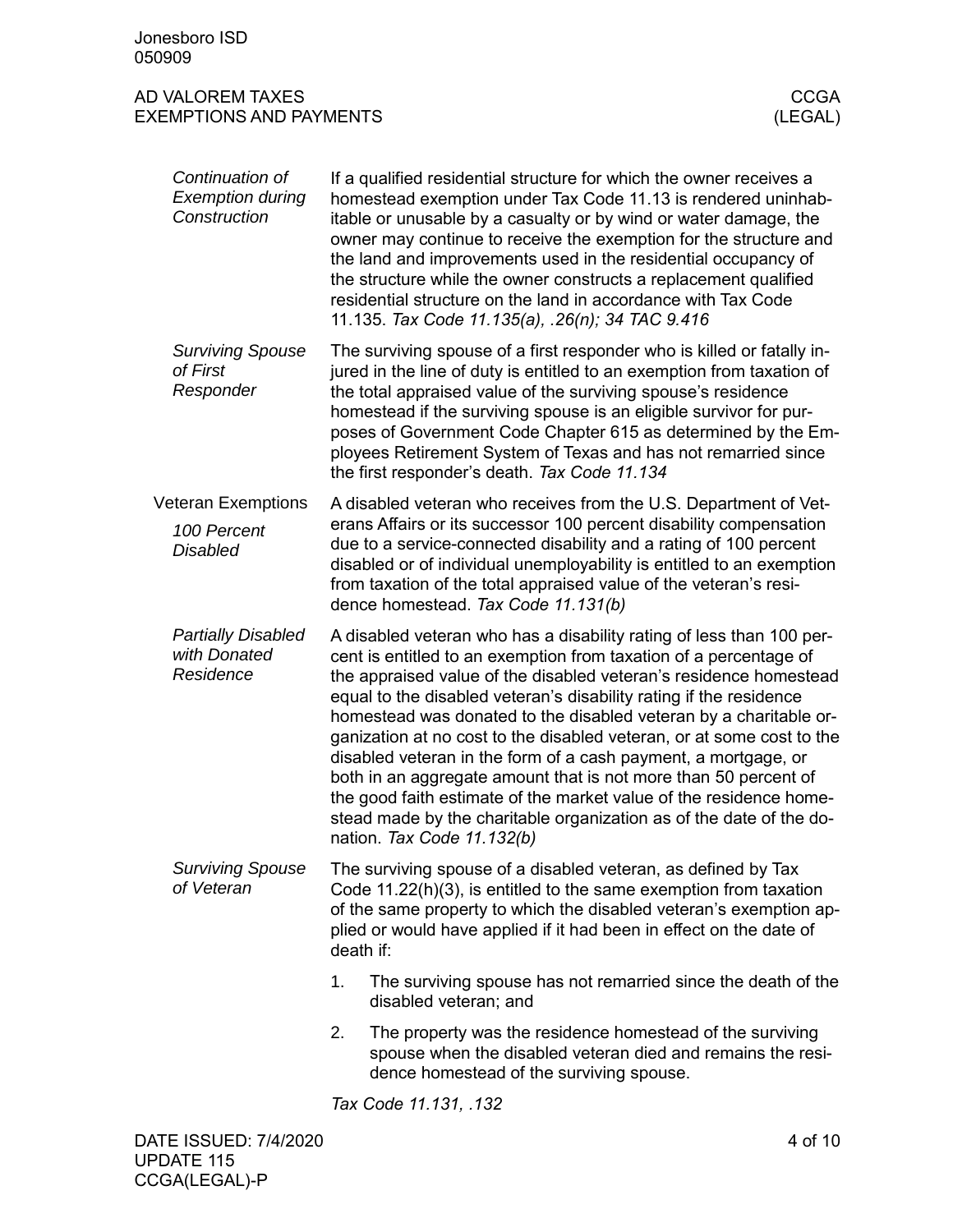<span id="page-4-1"></span><span id="page-4-0"></span>

| Jonesboro ISD<br>050909                                                     |                                                                                                                                                                                                                                                                                                                                                                                                                                          |                                                                                                                                                                                                                                                                                                                                                                                                                                                                                                                                                                                                                                                                                       |  |  |
|-----------------------------------------------------------------------------|------------------------------------------------------------------------------------------------------------------------------------------------------------------------------------------------------------------------------------------------------------------------------------------------------------------------------------------------------------------------------------------------------------------------------------------|---------------------------------------------------------------------------------------------------------------------------------------------------------------------------------------------------------------------------------------------------------------------------------------------------------------------------------------------------------------------------------------------------------------------------------------------------------------------------------------------------------------------------------------------------------------------------------------------------------------------------------------------------------------------------------------|--|--|
| AD VALOREM TAXES<br><b>EXEMPTIONS AND PAYMENTS</b>                          |                                                                                                                                                                                                                                                                                                                                                                                                                                          | <b>CCGA</b><br>(LEGAL)                                                                                                                                                                                                                                                                                                                                                                                                                                                                                                                                                                                                                                                                |  |  |
| <b>Surviving Spouse</b><br>of Individual<br>Killed in Action                |                                                                                                                                                                                                                                                                                                                                                                                                                                          | The surviving spouse of a member of the armed services of the<br>United States who is killed in action is entitled to an exemption<br>from taxation of the total appraised value of the surviving spouse's<br>residence homestead if the surviving spouse has not remarried<br>since the death of the member of the armed services. Tax Code<br>11.133                                                                                                                                                                                                                                                                                                                                |  |  |
|                                                                             |                                                                                                                                                                                                                                                                                                                                                                                                                                          | Tex. Const. Art. VIII, Sec. 1-b (Residence Homestead Tax Exemp-<br>tions and Limitations)                                                                                                                                                                                                                                                                                                                                                                                                                                                                                                                                                                                             |  |  |
| <b>Disabled Veteran</b>                                                     |                                                                                                                                                                                                                                                                                                                                                                                                                                          | A disabled veteran is entitled to an exemption from taxation of a<br>portion of the assessed value of a property the veteran owns and<br>designates under Tax Code 11.22(f). Tax Code 11.22                                                                                                                                                                                                                                                                                                                                                                                                                                                                                           |  |  |
| Exemption for<br>Subsequent<br>Residence                                    |                                                                                                                                                                                                                                                                                                                                                                                                                                          | The surviving spouse of a first responder, disabled veteran, or<br>armed services member killed in action who receives an exemption<br>for a residence homestead is entitled to receive an exemption from<br>taxation of a different property that the surviving spouse subse-<br>quently qualifies as the surviving spouse's residence homestead in<br>an amount equal to the dollar amount of the exemption from taxa-<br>tion of the first property for which the surviving spouse received the<br>exemption in the last year in which the surviving spouse received<br>that exemption if the surviving spouse has not remarried. Tax Code<br>11.131(d), .132(d), .133(c), .134(d) |  |  |
| Temporary<br><b>Exemption for</b><br><b>Property Damaged</b><br>by Disaster |                                                                                                                                                                                                                                                                                                                                                                                                                                          | A person is entitled to an exemption from taxation by a district of a<br>portion of the appraised value of qualified property, as defined by<br>Tax Code 11.35(a), that the person owns in an amount determined<br>by the chief appraiser under Tax Code 11.35(h). Tax Code 11.35(b)                                                                                                                                                                                                                                                                                                                                                                                                  |  |  |
| Automatic                                                                   |                                                                                                                                                                                                                                                                                                                                                                                                                                          | A person who qualifies for an exemption under this provision must<br>apply for the exemption not later than the 105th day after the date<br>the governor declares the area in which the person's qualified<br>property is located to be a disaster area. Tax Code 11.43(s)                                                                                                                                                                                                                                                                                                                                                                                                            |  |  |
| Board-Adopted                                                               | Notwithstanding the provisions above, if the governor first declares<br>territory in a district to be a disaster area as a result of a disaster<br>on or after the date the district adopts a tax rate for the tax year in<br>which the declaration is issued, a person is not entitled to the ex-<br>emption for that tax year unless the board adopts the exemption in<br>the manner provided by law for official action by the board. |                                                                                                                                                                                                                                                                                                                                                                                                                                                                                                                                                                                                                                                                                       |  |  |
|                                                                             | An exemption adopted by the board must:                                                                                                                                                                                                                                                                                                                                                                                                  |                                                                                                                                                                                                                                                                                                                                                                                                                                                                                                                                                                                                                                                                                       |  |  |
|                                                                             | 1.                                                                                                                                                                                                                                                                                                                                                                                                                                       | Specify the disaster to which the exemption pertains; and                                                                                                                                                                                                                                                                                                                                                                                                                                                                                                                                                                                                                             |  |  |
|                                                                             | 2.                                                                                                                                                                                                                                                                                                                                                                                                                                       | Be adopted not later than the 60th day after the date the gov-<br>ernor first declares territory in the district to be a disaster area<br>as a result of the disaster.                                                                                                                                                                                                                                                                                                                                                                                                                                                                                                                |  |  |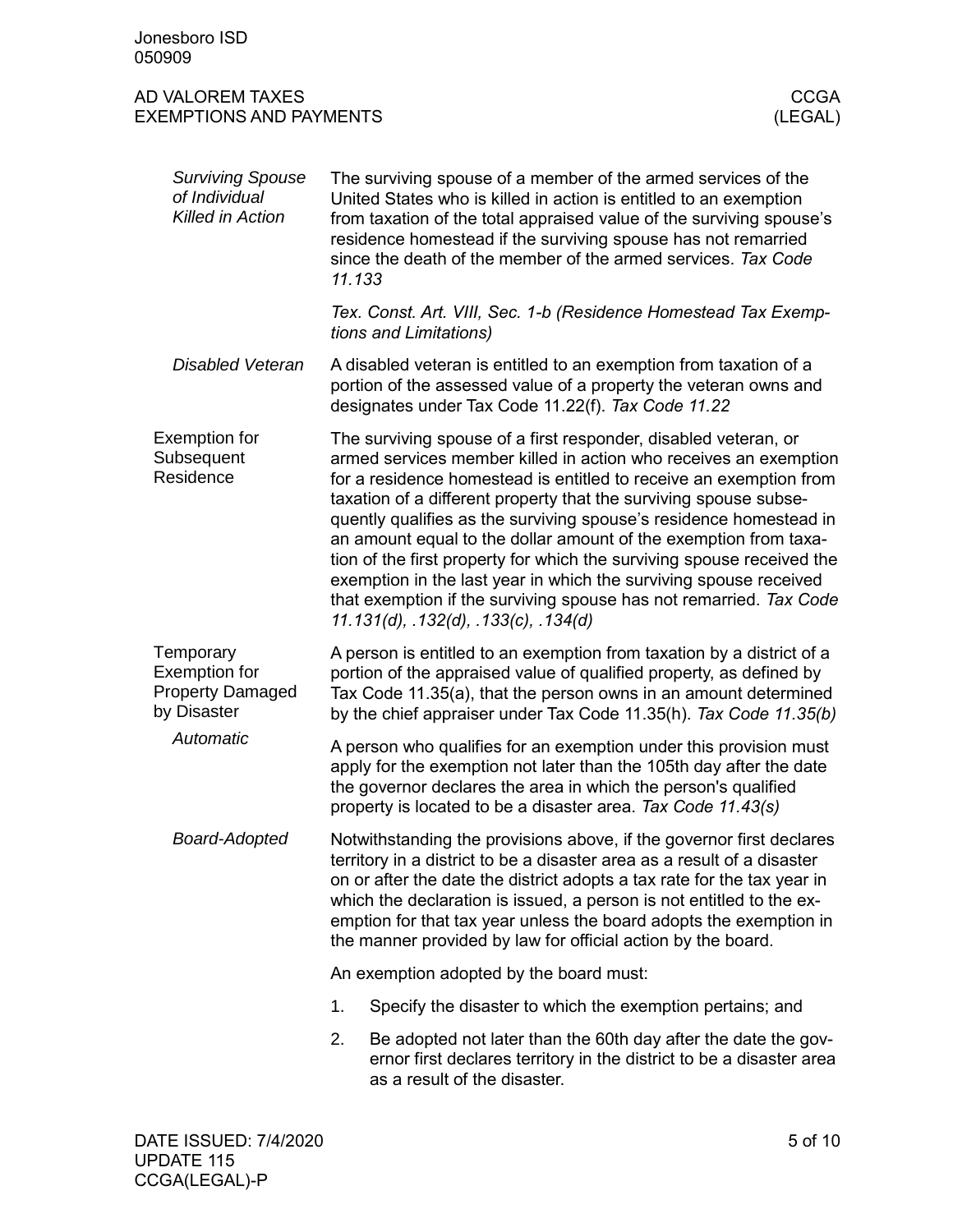<span id="page-5-1"></span><span id="page-5-0"></span>

|                               | Not later than the seventh day after the date the board adopts the<br>exemption, the district shall notify the chief appraiser of each ap-<br>praisal district in which the school district participates, the assessor<br>for the school district, and the comptroller of the adoption of the ex-<br>emption.                                                                                                                                                                                                                               |  |  |  |
|-------------------------------|---------------------------------------------------------------------------------------------------------------------------------------------------------------------------------------------------------------------------------------------------------------------------------------------------------------------------------------------------------------------------------------------------------------------------------------------------------------------------------------------------------------------------------------------|--|--|--|
|                               | Tax Code 11.35(c)-(e)                                                                                                                                                                                                                                                                                                                                                                                                                                                                                                                       |  |  |  |
|                               | A person who qualifies for an exemption adopted by the board un-<br>der this provision must apply for the exemption not later than the<br>45th day after the date the board adopts the exemption. Tax Code<br>11.43(s)                                                                                                                                                                                                                                                                                                                      |  |  |  |
| Optional<br><b>Exemptions</b> | Among others, a board may grant additional tax exemptions in ac-<br>cordance with applicable law for:                                                                                                                                                                                                                                                                                                                                                                                                                                       |  |  |  |
|                               | 1.<br>Residential property owned by the United States or an agency<br>of the United States and used to provide transitional housing<br>for the indigent under a program operated or directed by the<br>U.S. Department of Housing and Urban Development. Tax<br>Code 11.111                                                                                                                                                                                                                                                                 |  |  |  |
|                               | Land and housing units on the land owned by a community<br>2.<br>land trust. Tax Code 11.1827                                                                                                                                                                                                                                                                                                                                                                                                                                               |  |  |  |
|                               | 3.<br>Certain historic structures or archeological sites and the land<br>necessary to access and use the structure or archeological<br>site. The board may not repeal or reduce the amount of an<br>exemption for a property that otherwise qualifies for the ex-<br>emption unless the property owner consents to the repeal or<br>reduction or the district provides written notice of the repeal or<br>reduction to the owner not later than five years before the<br>date the board repeals or reduces the exemption. Tax Code<br>11.24 |  |  |  |
|                               | 4.<br>Property on which approved water conservation initiatives,<br>desalination projects, or brush control initiatives have been<br>implemented. Tax Code 11.32                                                                                                                                                                                                                                                                                                                                                                            |  |  |  |
|                               | If a district adopts, amends, or repeals an exemption that the dis-<br>trict by law has the option to adopt or not, the district shall notify<br>the appraisal office of its action and of the terms of the exemption<br>within 30 days after the date of its action. Tax Code 6.08                                                                                                                                                                                                                                                         |  |  |  |
| Goods-in-Transit              | A person is entitled to an exemption from taxation of the appraised<br>value of that portion of the person's property that consists of<br>goods-in-transit, as defined in Tax Code 11.253(a)(2).                                                                                                                                                                                                                                                                                                                                            |  |  |  |
|                               | A board, by official action, may provide for the taxation of goods-in-<br>transit exempt under Tax Code 11.253(b) and not exempt under                                                                                                                                                                                                                                                                                                                                                                                                      |  |  |  |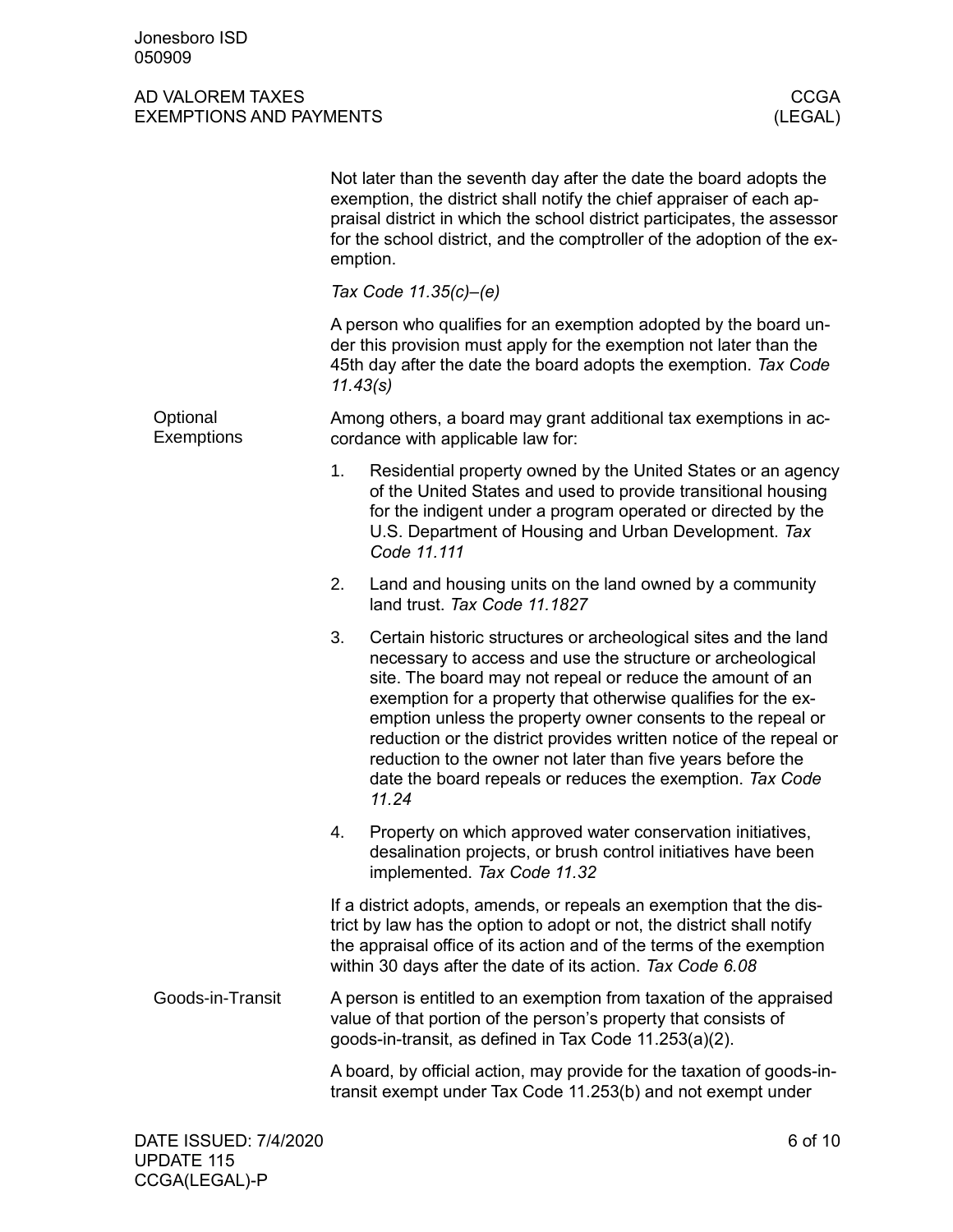<span id="page-6-1"></span><span id="page-6-0"></span>

|                                            |          | other law. The official action to tax the goods-in-transit must be<br>taken before January 1 of the first tax year in which the board pro-<br>poses to tax goods-in-transit. Before acting to tax the exempt prop-<br>erty, a board must conduct a public hearing as required by Texas<br>Constitution Article VIII, Section 1-n(d). If the board provides for the<br>taxation of the goods-in-transit as provided by this provision, the<br>exemption stated above does not apply to that district. The goods-<br>in-transit remain subject to taxation by the district until the board,<br>by official action, rescinds or repeals its previous action to tax<br>goods-in-transit, or otherwise determines that the exemption will<br>apply to that district. |         |
|--------------------------------------------|----------|-----------------------------------------------------------------------------------------------------------------------------------------------------------------------------------------------------------------------------------------------------------------------------------------------------------------------------------------------------------------------------------------------------------------------------------------------------------------------------------------------------------------------------------------------------------------------------------------------------------------------------------------------------------------------------------------------------------------------------------------------------------------|---------|
|                                            |          | Notwithstanding official action that was taken before October 1,<br>2011, to tax goods-in-transit, a district may not tax such goods-in-<br>transit in a tax year that begins on or after January 1, 2012, unless<br>the board takes official action on or after October 1, 2011, to pro-<br>vide for the taxation of the goods-in-transit.                                                                                                                                                                                                                                                                                                                                                                                                                     |         |
| Exception                                  | created. | If a board, before October 1, 2011, took action to provide for the<br>taxation of goods-in-transit and pledged the taxes imposed on the<br>goods-in-transit for the payment of a debt of the district, the district<br>tax officials may continue to impose the taxes against the goods-in-<br>transit until the debt is discharged, if cessation of the imposition<br>would impair the obligation of the contract by which the debt was                                                                                                                                                                                                                                                                                                                        |         |
|                                            |          | Tax Code 11.253(b), (j)-(j-2)                                                                                                                                                                                                                                                                                                                                                                                                                                                                                                                                                                                                                                                                                                                                   |         |
| <b>Payment Options</b><br><b>Discounts</b> |          | The board may adopt, by official action, one or both of the discount<br>options below. Tax Code 31.05(a)                                                                                                                                                                                                                                                                                                                                                                                                                                                                                                                                                                                                                                                        |         |
| Option 1                                   |          | A district may adopt the following discounts to apply regardless of<br>the date on which the district mails its tax bills:                                                                                                                                                                                                                                                                                                                                                                                                                                                                                                                                                                                                                                      |         |
|                                            | 1.       | Three percent if the tax is paid in October or earlier.                                                                                                                                                                                                                                                                                                                                                                                                                                                                                                                                                                                                                                                                                                         |         |
|                                            | 2.       | Two percent if the tax is paid in November.                                                                                                                                                                                                                                                                                                                                                                                                                                                                                                                                                                                                                                                                                                                     |         |
|                                            | 3.       | One percent if the tax is paid in December.                                                                                                                                                                                                                                                                                                                                                                                                                                                                                                                                                                                                                                                                                                                     |         |
|                                            |          | Tax Code 31.05(b)                                                                                                                                                                                                                                                                                                                                                                                                                                                                                                                                                                                                                                                                                                                                               |         |
|                                            |          | This discount does not apply to taxes that are calculated too late<br>for it to be available. Tax Code 31.04(c)                                                                                                                                                                                                                                                                                                                                                                                                                                                                                                                                                                                                                                                 |         |
| Option 2                                   |          | A district may adopt the following discounts to apply when the dis-<br>trict mails its tax bills after September 30:                                                                                                                                                                                                                                                                                                                                                                                                                                                                                                                                                                                                                                            |         |
|                                            | 1.       | Three percent if the tax is paid before or during the next full<br>calendar month following the date on which the tax bills were<br>mailed.                                                                                                                                                                                                                                                                                                                                                                                                                                                                                                                                                                                                                     |         |
| DATE ISSUED: 7/4/2020                      |          |                                                                                                                                                                                                                                                                                                                                                                                                                                                                                                                                                                                                                                                                                                                                                                 | 7 of 10 |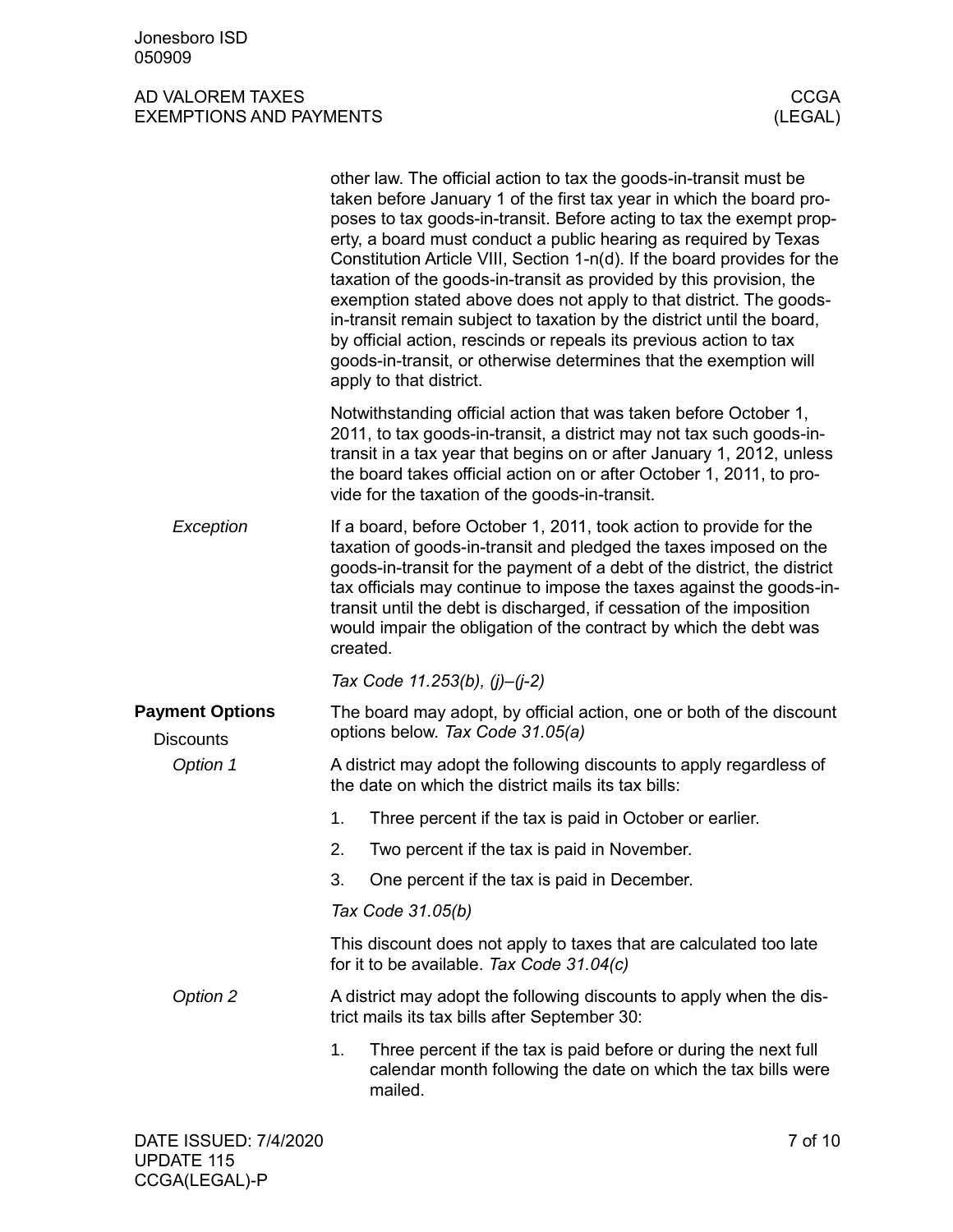<span id="page-7-1"></span><span id="page-7-0"></span>

|                                                         | 2.<br>Two percent if the tax is paid during the second full calendar<br>month following the date on which the tax bills were mailed.                                                                                                                                                                                                                                                                                                                                                             |  |  |
|---------------------------------------------------------|--------------------------------------------------------------------------------------------------------------------------------------------------------------------------------------------------------------------------------------------------------------------------------------------------------------------------------------------------------------------------------------------------------------------------------------------------------------------------------------------------|--|--|
|                                                         | 3.<br>One percent if the tax is paid during the third full calendar<br>month following the date on which the tax bills were mailed.                                                                                                                                                                                                                                                                                                                                                              |  |  |
|                                                         | Tax Code 31.05(c)                                                                                                                                                                                                                                                                                                                                                                                                                                                                                |  |  |
| <b>Both Options</b>                                     | If a board adopts both discounts, the discounts described at Option<br>1 apply unless the tax bills for the district are mailed after Septem-<br>ber 30, in which case only the discounts described at Option 2 ap-<br>ply. Tax Code 31.05(a)                                                                                                                                                                                                                                                    |  |  |
| Rescission                                              | The board may rescind a discount lawfully adopted by the board.<br>The rescission of a discount takes effect in the tax year following<br>the year in which the discount is rescinded. Tax Code 31.05(d)                                                                                                                                                                                                                                                                                         |  |  |
| <b>Split Payments</b>                                   | The board of a district that collects its own taxes may provide, by<br>official action, that a person who pays one-half of the district's<br>taxes before December 1 may pay the remaining one-half of the<br>taxes without penalty or interest at any time before July 1 of the fol-<br>lowing year.                                                                                                                                                                                            |  |  |
|                                                         | If a board contracts with the appraisal district for collection of taxes,<br>the split-payment option does not apply to taxes collected by the<br>appraisal district unless approved by resolution adopted by a ma-<br>jority of the governing bodies of the taxing units whose taxes the<br>appraisal district collects and filed with the secretary of the ap-<br>praisal district board of directors. The split-payment option may be<br>revoked in the same manner as provided for adoption. |  |  |
|                                                         | Tax Code 31.03                                                                                                                                                                                                                                                                                                                                                                                                                                                                                   |  |  |
|                                                         | This payment option does not apply to taxes that are calculated too<br>late for it to be available. Tax Code 31.04(c)                                                                                                                                                                                                                                                                                                                                                                            |  |  |
| In Certain<br>Counties                                  | The board of a district located in a county having a population of<br>not less than 285,000 and not more than 300,000 that borders a<br>county having a population of 3.3 million or more and the Gulf of<br>Mexico that has its taxes collected by another taxing unit that has<br>adopted the split-payment option may provide, by official action,<br>that the split-payment option does not apply to the district's taxes<br>collected by the other taxing unit. Tax Code 31.03(d)           |  |  |
| Installment<br>Payments<br>Certain<br><b>Homesteads</b> | An individual who is disabled or at least 65 years of age and quali-<br>fied for a homestead exemption under Tax Code 11.13(c), or an in-<br>dividual who is a disabled veteran or the unmarried surviving<br>spouse of a disabled veteran and qualified for an exemption under<br>Tax Code 11.132 or 11.22, may pay district taxes imposed on the<br>person's residence homestead property in four equal installments                                                                           |  |  |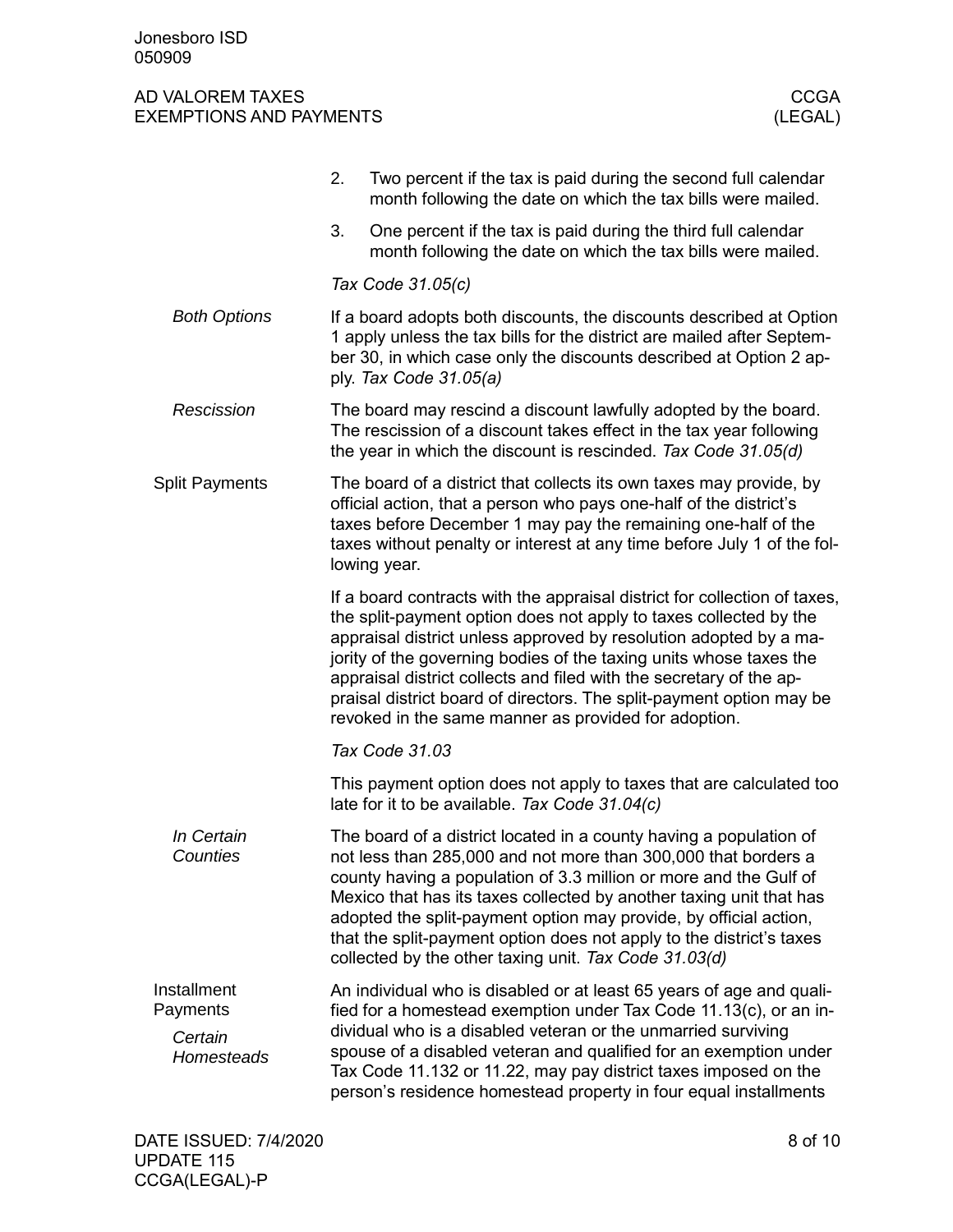#### AD VALOREM TAXES AND THE RESERVE THAT THE RESERVE THAT THE RESERVE THAT THE RESERVE THAT THE RESERVE THAT THE R EXEMPTIONS AND PAYMENTS (LEGAL)

without penalty or interest if paid by the applicable dates set out in Tax Code 31.031. *Tax Code 31.031*

- A person may pay district taxes imposed on certain property the person owns in four equal installments without penalty or interest if paid by the applicable dates set out in Tax Code 31.032. This option applies to real or personal property described in Tax Code 31.032(a) and taxes that are imposed on the property by a district before the first anniversary of the disaster, as defined by Government Code 418.004. *Tax Code 31.032 Disaster Area*
- <span id="page-8-0"></span>The board by resolution may permit certain individuals or business entities to perform certain services for the district in lieu of paying the district property taxes. While performing services for a district, the individual is not an employee of the district and is not entitled to any benefit, including workers' compensation coverage, that the district provides to its employees. *Tax Code 31.035, .036, .037* Services in Lieu of Paying Taxes
	- Subject to the requirements of Tax Code 31.035, the board by order or resolution may permit an individual who is at least 65 years of age to perform service for the district in lieu of paying taxes imposed by a district on property owned by the individual and occupied as the individual's residence homestead. Property owners performing services for a district under this provision may only supplement or complement the regular personnel of the district. A district may not reduce the number of persons the district employs or reduce the number of hours to be worked by employees of the district because the district permits property owners to perform services for the district under this provision. *Tax Code 31.035(a), (g) Persons 65 and Over*
	- An individual is qualified to perform teaching services for a district under the provisions below only if the individual holds a baccalaureate or more advanced degree in a field related to each course to be taught and: *Teaching Services*
		- 1. Is certified as a classroom teacher under Education Code Chapter 21, Subchapter B; or
		- 2. Obtains a school district teaching permit under Education Code 21.055.

*Tax Code 31.036(h), .037(i)*

Subject to the requirements of Tax Code 31.036, the board by resolution may permit qualified individuals to perform teaching services for the district at a junior high school or high school of the district in lieu of paying taxes imposed by the district on property owned and occupied by the individual as a residence homestead. *Tax Code 31.036* By Individual